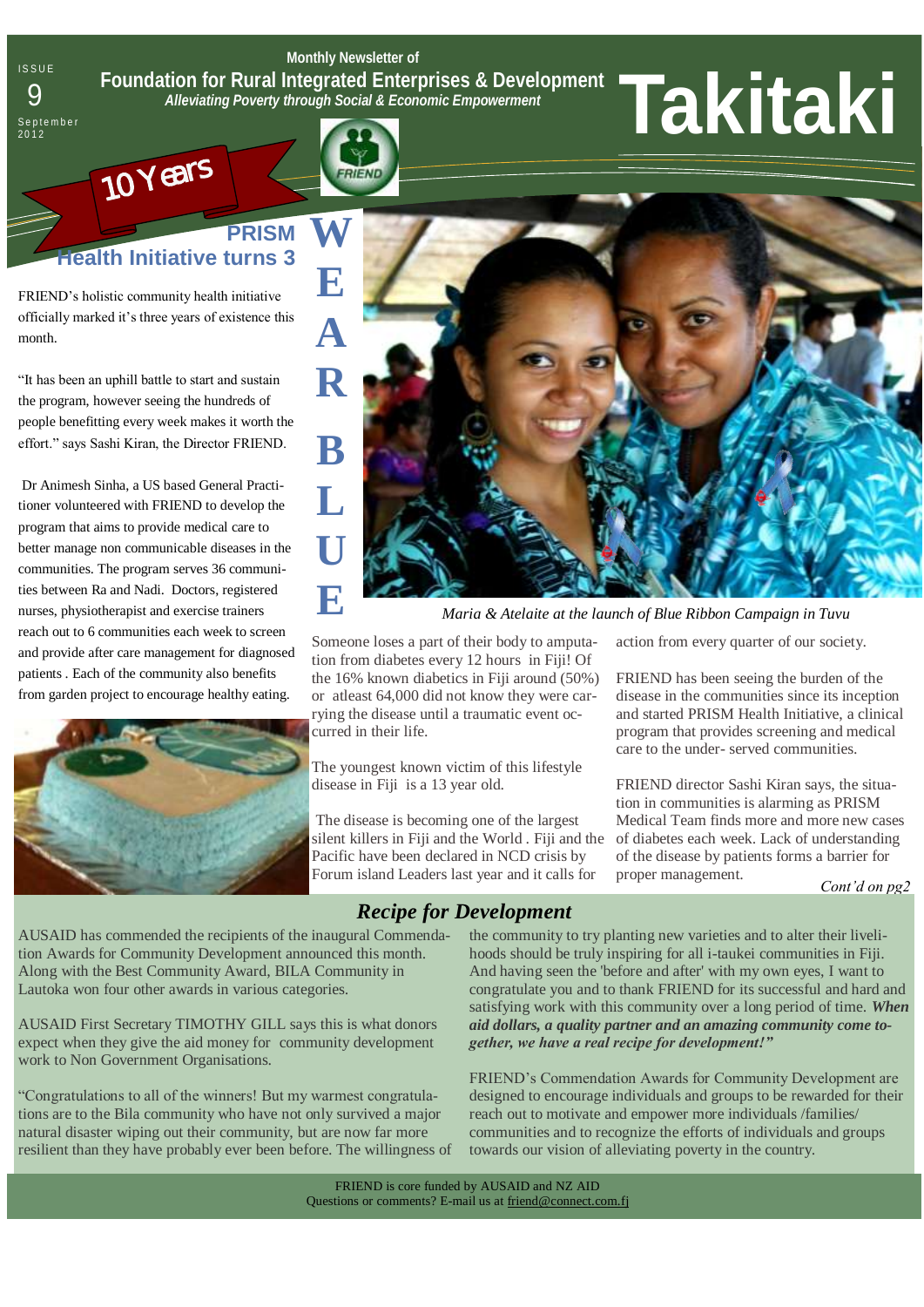#### Cont'd from pg 1

―A number of patients screened seemed to

have been carrying the disease for years without knowing.

To create awareness and encourage everyone above the age of 18 years to get screened for their blood sugar levels FRIEND has launched a blue ribbon campaign as a lead up to the World diabetes day on November 14<sup>th</sup>.

―We are distributing blue ribbons and bro-

chures with diabetes information in our communities and amongst our stakeholders. We are hoping that through awareness more people will come to our free clinics to get screened." It is also hoped that as we spread the message of eating right, exercising and taking medications on time, the family members of the diagnosed patients will also know more about the disease and provide necessary care and support. "Patients need support and awareness in their homes so their meals are prepared according to the medical advise. We hope people will talk about the disease, will start to take care to prevent the disease and will encourage each other to get screened for early detection."

FRIEND's PRISM Health Initiatives aims to optimize the management of Non Communicable Diseases and reduce mobidity and mortality in the most underserved sectors of Fiji.



**Diabetes is a lifestyle disease that can be prevented.**

## *Senior Health Official for Blue Ribbon Campaign Launch*



National Advisor for Non Communicable Diseases, Dr Isimeli Tukana launched the Diabetes Awareness

Blue Ribbon Campaign at FRIEND with a simple and a powerful message for the communities.

Dr Tukana emphasized the need to keep a healthy body, mind and spirit if one hopes to avoid the clutches of lifestyle diseases.

―Eat right, exercise and avoid unnecessary stress, this is the message that came out loud and clear, " says Sandhya Narayan, Manager GROW. "And he spoke in language that was

easy to understand for most people gath-





ered at the forum."

*20 Nadi Youths Focus on Job Skills Training* 20 Youths from Nadi are learning new employment skills through a two month training provided by USP Lautoka Campus. Each of the student is also doing volunteer work to gain work experience. The Youth Employment Network training is funded by the European Union.

Program Manager Sandhya Narayan says youths from as far as Suva had applied to be part of this program, however the selection of participants had to fufill the EU requirement of students coming from families who are or have been dependent on the Sugar Industry. The trainees will serve six months of attachments with business mentors before they will qualify for Completion certificates.

Meanwhile YEN Lautoka mentees who completed their course earlier this year are currently serving their attachments with business houses around Lautoka and Ba.



#### *Milk for Food Security*

A 38 year old farmer from Ba who lost 2 acreas of his 7 acre vegetable farm land to the river during last floods says provision of cow will help feed the 7 dependents in his family. A 69 year old Tavua social welfare recipient with a grandchild to support shed tears of joy after receiving a cow to supplement family meal and income.

A total of 43 cows have been distributed to flood affected households between Sigatoka and Tavua funded by the New Zealand AID.

FRIEND Director Sashi Kiran says "We are grateful that NZAID accepted an unusual request from us to provide cows for the flood affected families who had small children in their homes. Some farmers had lost large chunks of their useable land during the floods affecting their livelihoods and ability to provide nutritious meals."

With the support from the NZAID Flood rehabilitation grant, 1000 households in 55 flood affected communities were provided with seeds for their backyard gardens. 40 poultry projects have also been set up for flood affected families. The entire focus of the project was to ensure food security for those affected by the floods.

FRIEND is core funded by AUSAID and NZ AID Questions or comments? E-mail us at friend@connect.com.fj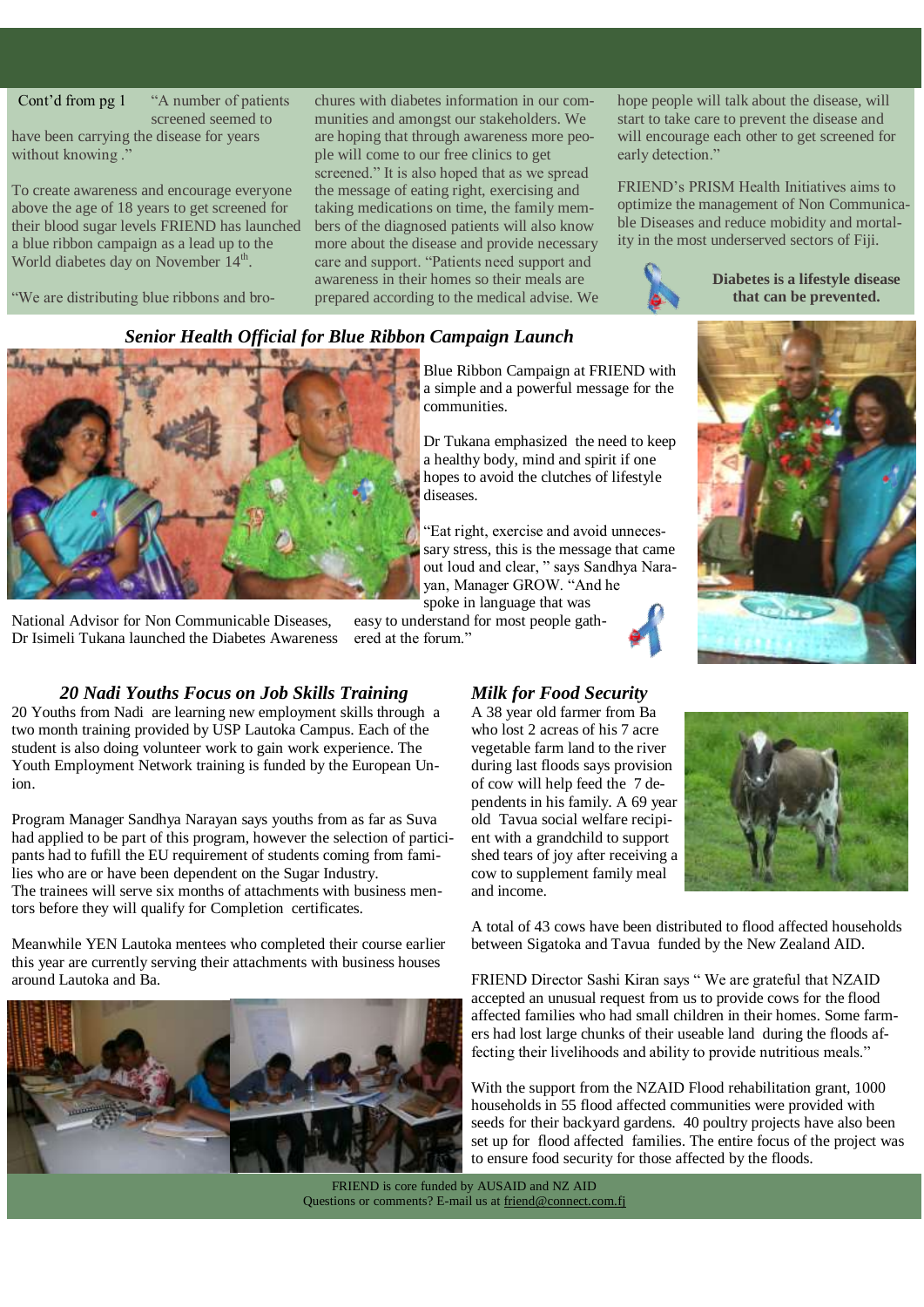#### *Our Resources, Our Future*

We are blessed with many resources around us– both natural and human…. How do we sustainably use these to ensure that our future is protected ?

How do we ensure food security, environmental sustainability and protect our health ?

These have been crucial issues of discussion at the forefront as disasters struck early this year contributing to rise in poverty as food security and environmental erosion has affected the communities FRIEND has been working with .

The 2012 Stakeholders Forum attended by around 200 people focussed on the theme of *Our Resources, Our Future.*

People of many backgrounds came together to discuss an important aspect that we all are working towards. A key focus has been relooking at traditional practices to learn from them.

Ram Narayan a farmer from Ba wowed the participants with his revelation that for more than 40years he has never had to buy rice since he plants the crop in his four acre land alongside other crops every year and shared his traditional practices of farming. Mr Narayan says there is always more than enough to feed his family.

Asena Gukirewa of Vitogo village also motivated the participants with her story of how she has taken it on herself to ensure that ladies in her village get their weekly exercise. Gukirewa says she goes house to house visiting those who find it difficult to join others for exercise in the village hall for various reasons.

### *Recipe Corner: Roti Upma*

**Ingredients** Roti 10 slices Onion Dry red chilli Black gram dal: ¾ spoon Mustard : ½ tsp Pinch or turmeric Salt : as needed Oil : 2 spoon



#### **Method**

Heat oil in a frying pan. Add chilli, black gram dal and mustard. When mustard splutters, add onion and fry. Add water and salt. When water starts boiling, add crumbled roti slices and stir well. Remove the pan form the stove after 3 minutes.



*Glimpses of the day*

Participants agreed that sustainable practices are the only way.

Marking World Rural Women's Day on 15th October and World Food Day on 16th October, FRIEND field officers visited communities to judge backyard gardens and food security initiatives to give out Community Commendation awards on 17th October which is the **International Day for Eradication of Poverty.** 

The awards are aimed at creating sustainable models of development in each community ensuring safe communities with enhanced food security , sustainable livelihoods and disaster preparedness.

The theme will be reflected in all our programs over the next year to remain focused on sustainable development.

### *New Product—Tomato Pickle*

―The first sensation that hits you is of course the aroma of fresh spices, then you bite into it and mouth watering tanginess fills your mouth, the verdict—I love it," were the word of FRIEND Operations Manager Mohinesh Reddy when asked to de-



scribe the latest trial product from the FRIEND kitchen.

"We have had an abundance of tomatoes this season as almost everyone planted tomatoes after the floods at the beginning of this year. The kitchen ladies trialled a few recipes and now we have a new



addition to the ongoing trials at our quality controlled center," says Mohinesh.

The trial pickles are available from FRIEND's front office shop in Tuvu.

FRIEND is core funded by AUSAID and NZ AID Questions or comments? E-mail us at friend@connect.com.fj